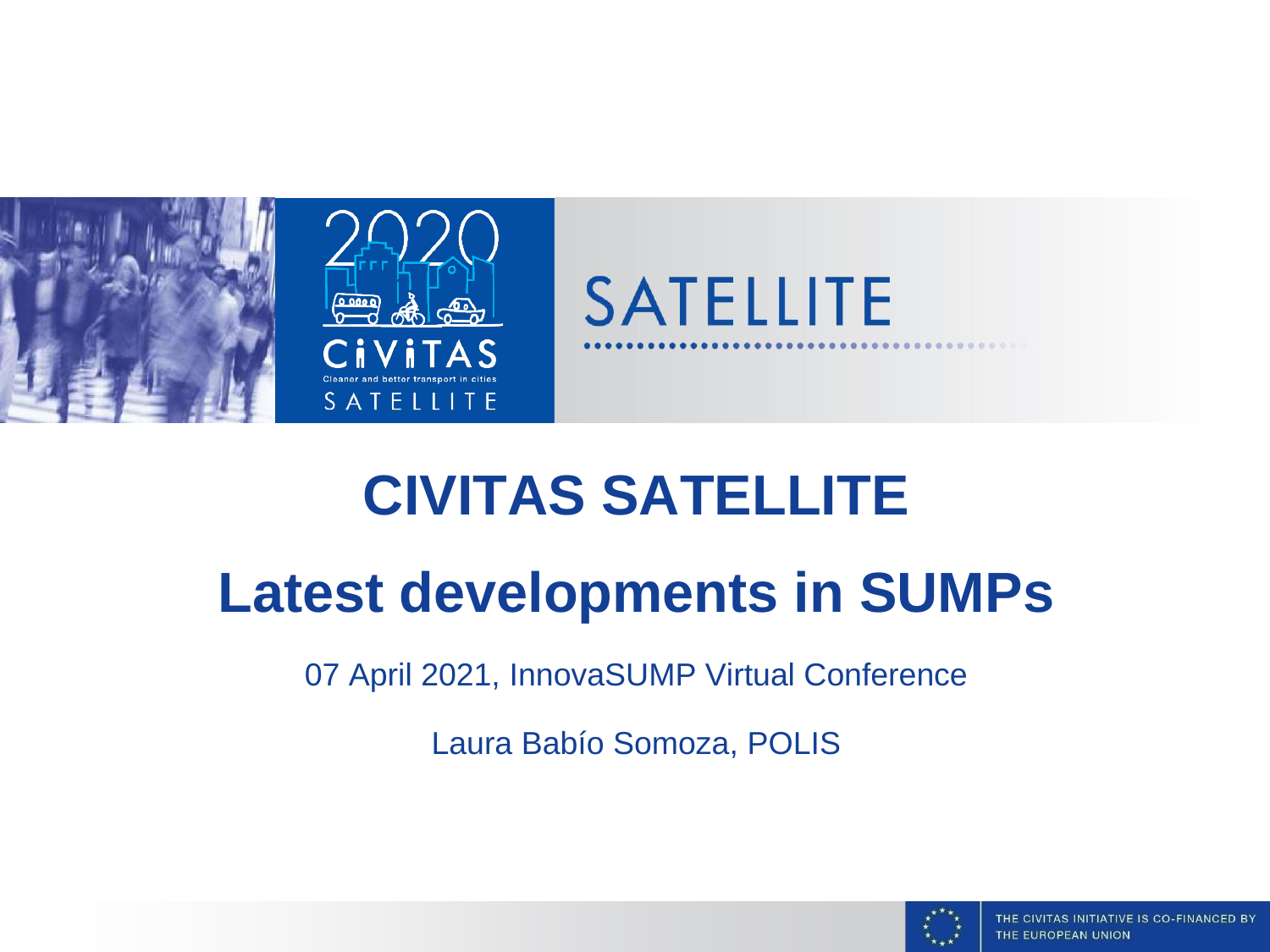#### **Evaluation - Lessons learned: Barriers and drivers**



| <b>Thematic Area</b>                              | <b>Barriers</b>                                     | <b>Drivers</b>                                                           |  |  |  |
|---------------------------------------------------|-----------------------------------------------------|--------------------------------------------------------------------------|--|--|--|
| <b>Mobility</b><br><b>Management</b>              | Lack of involvement of stakeholders                 | Activities tailored to the specific target<br>group and local conditions |  |  |  |
|                                                   | Lack of political support                           | Availability of long-term financing                                      |  |  |  |
|                                                   | Lack of pre-existing networks and<br>infrastructure | Win-win partnerships between public and<br>business sector               |  |  |  |
| <b>Safety and</b><br><b>Security</b>              | Administrative obstacles                            | Involvement of key stakeholders at local<br>and national level           |  |  |  |
|                                                   | <b>Limited funding</b>                              | Awareness campaigns                                                      |  |  |  |
|                                                   | Planning                                            | <b>Political support</b>                                                 |  |  |  |
| <b>SUMP, Integrated</b>                           | Lack of efficiency of public debates                | Stakeholder engagement                                                   |  |  |  |
| <b>Planning, Public</b><br><b>Involvement and</b> | Data management                                     | <b>Commitment citizens</b>                                               |  |  |  |
| <b>Governance</b>                                 | <b>Mistrust of citizens</b>                         | <b>Technical planning</b>                                                |  |  |  |
| <b>Urban Freight</b><br><b>Logistics</b>          | Lack of data on city logistics                      | Continuous stakeholder engagement                                        |  |  |  |
|                                                   | Commercial sensitivity in sharing<br>data           | Consistent and comprehensive data                                        |  |  |  |
|                                                   | Collaboration private and public<br>sector          | Support from regional policy makers                                      |  |  |  |

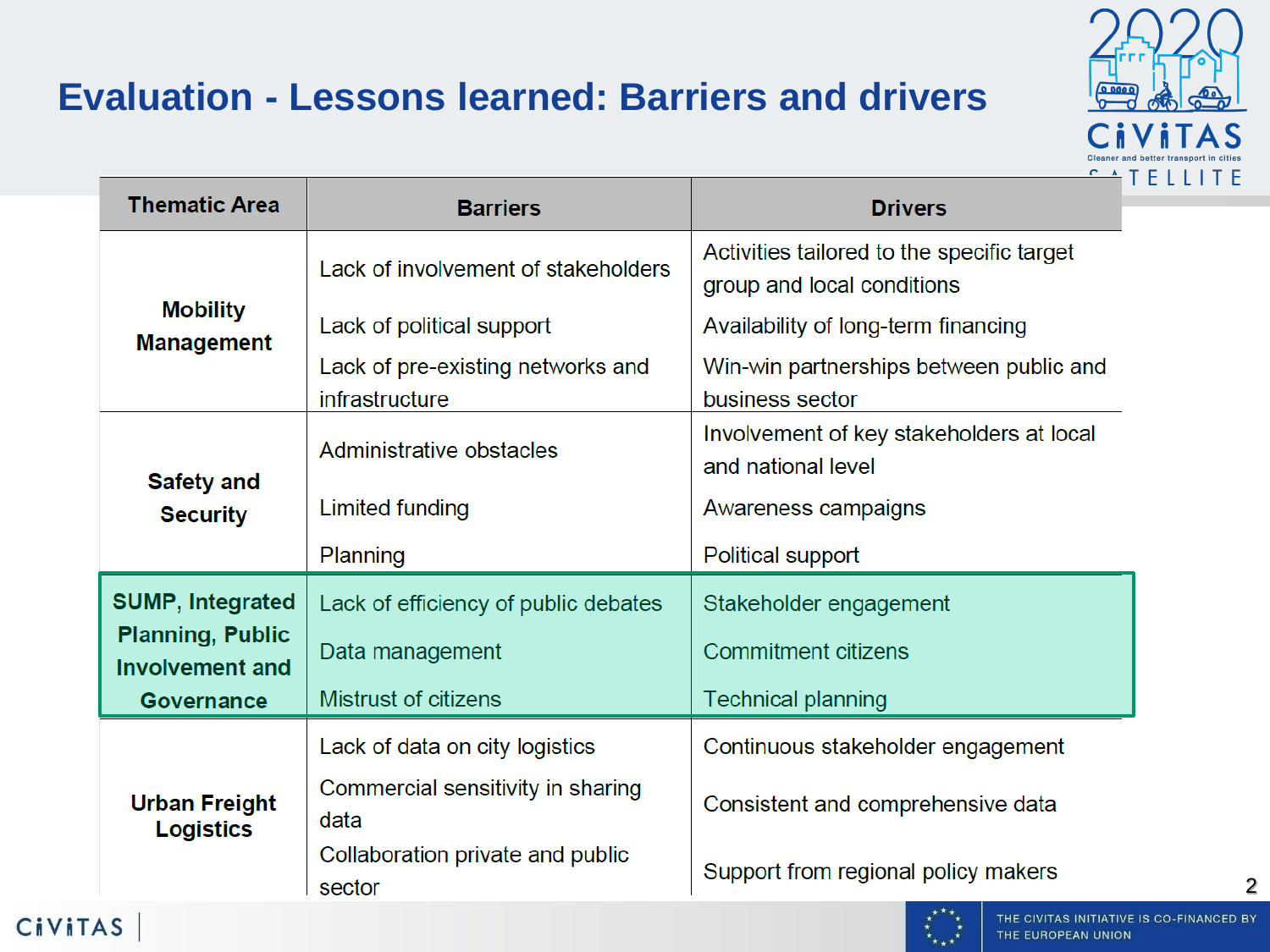#### **Evaluation - Lessons learned about SUMPs: improved governance**



- The implementation of a **participatory decision-making** process, which involves **all stakeholders**: politicians, the national government, (port) actors, businesses and the wider public.
- The establishment of a **cooperation platform**. common vision + **efficient implementation**
- **Data driven evidence** should be made available to the consultation process and support informed decision making.
- Integrated and **alignment with existing strategies**, visions and policies (political backing and funding).
- If all these elements are present, **public resources** for the implementations have a higher chance of being greenlighted.

**CiviTAS** 

• To mobilise **private resources**, transparency and stability of the legal/administrative framework plays an important role.

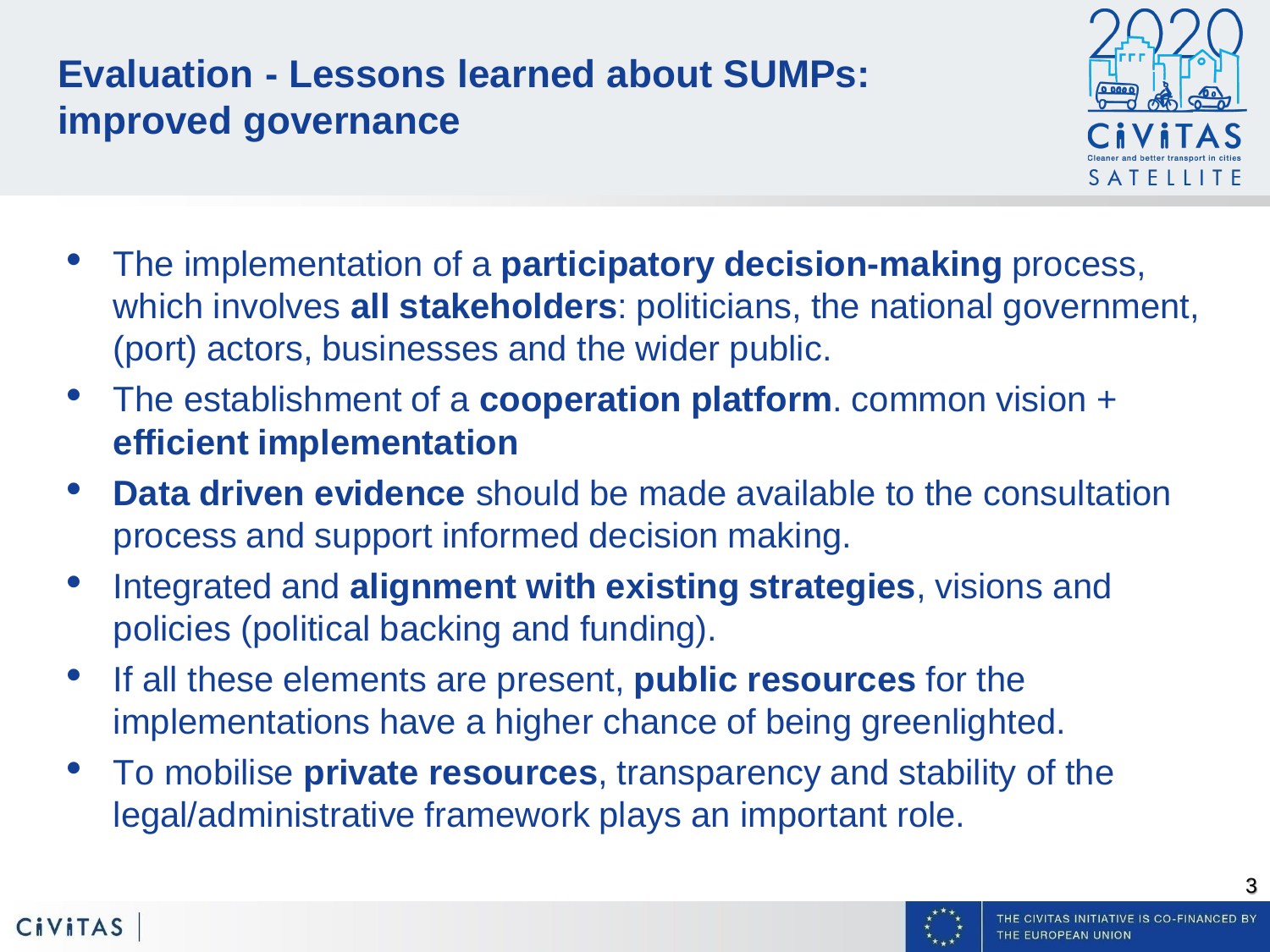## **COVID-19 Practitioner Briefing**





**COVID-19 SUMP Practitioner Briefing July 2020** 

#### **Sustainable Urban Mobility Plans (SUMPs)** in **tackling emergency situations:**

A portfolio of measures that can be fast-tracked to combat COVID-19 impact on urban mobility

**Lessons learned (until June 2020) for immediate, mid-term and longer-term actions from European cities and regions**

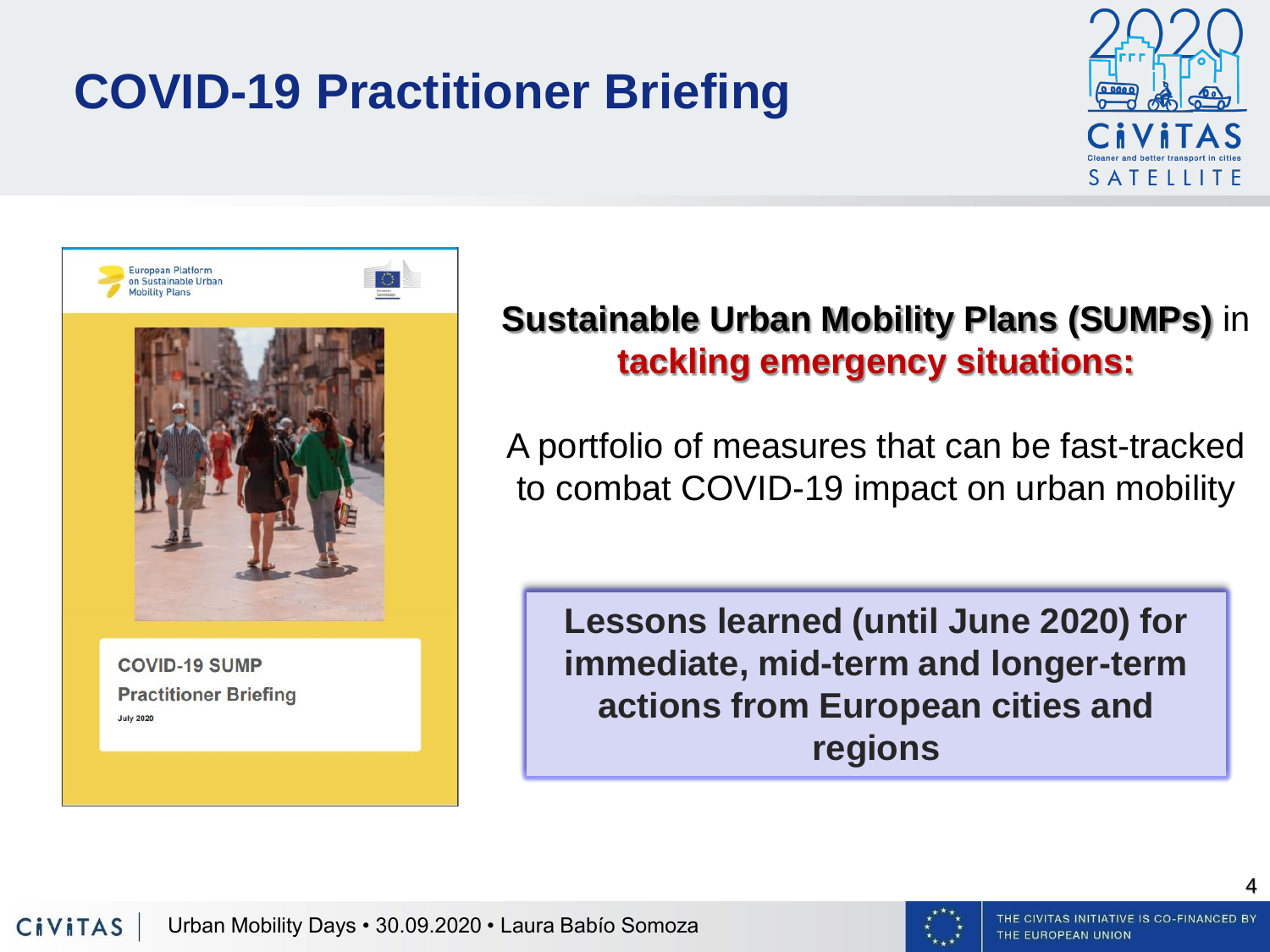### **Resilience Topic Guide**



#### **LESSONS LEARNED**

- More co-creation and communication
- From a deductive process to an inductive process
- Enhanced International Profile
- SUMP comes first
- Adding to the 3 measure areas from the Practitioner Briefing: UVAR, Urban Logistics, Parking and more

Going beyond planning for COVID-19 and towards planning for RESILIENT CITIES with a **new SUMP Topic Guide** published *in February 2021*:

**Planning for more resilient and robust urban mobility** 

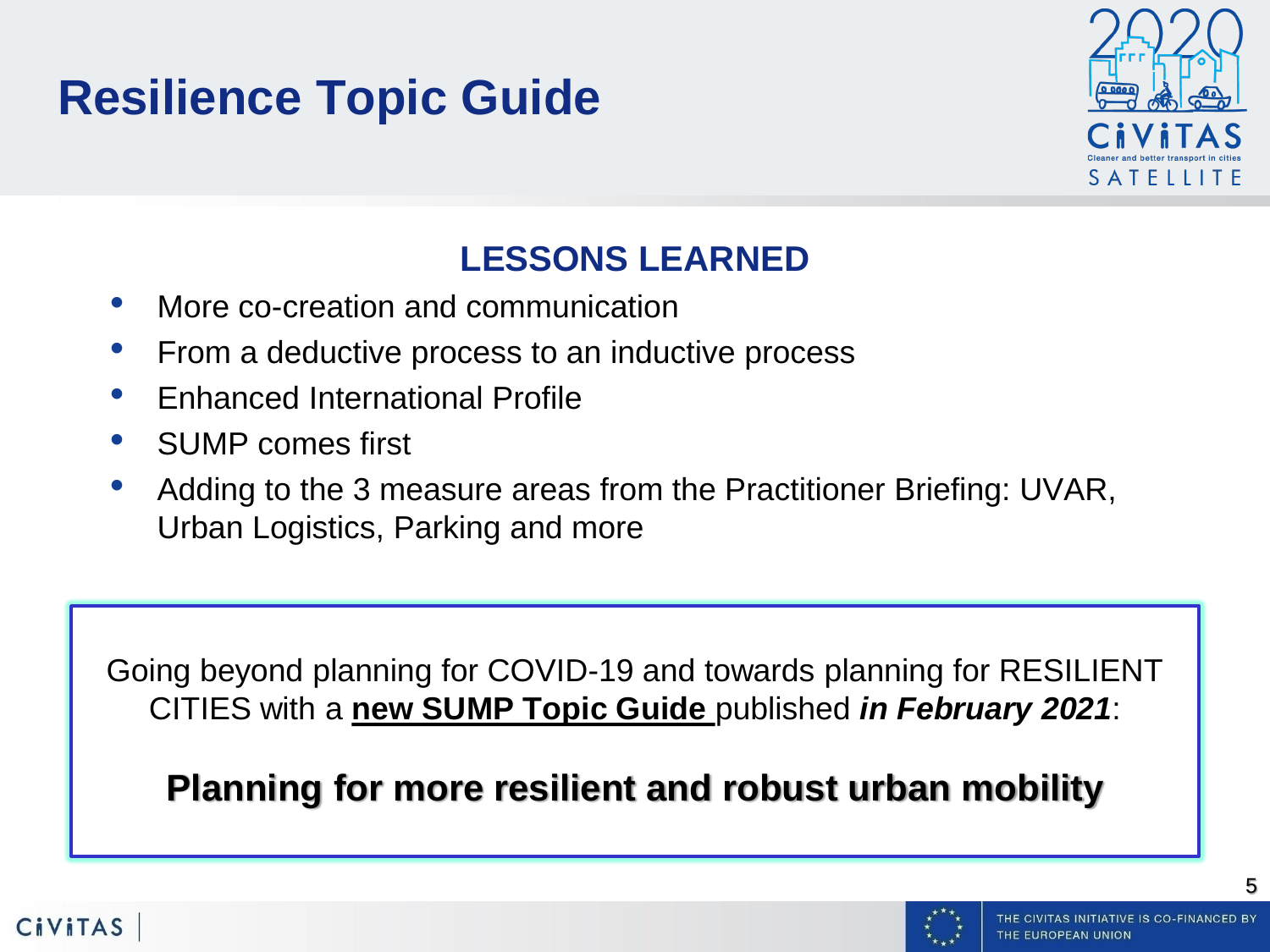## **PROCESS AND CONTRIBUTORS**



- **Coordination: CIVITAS SATELLITE (POLIS, Rupprecht Consult)**
- **Community effort: great contributions from PARK4SUMP, Handshake, CityChangerCargoBike, ReVeAL, TINNGO, SUITS, SPROUT, ELEVATE, GREENCHARGE, Harmony, ELVITEN, ECharge4Drivers, GECKO, MOMENTUM, SUNRISE, SPROUT, Solutions+, Euroclima+.**
- **External Review Wuppertal Institute**
- **Under patronage of the European Commission, DG MOVE**

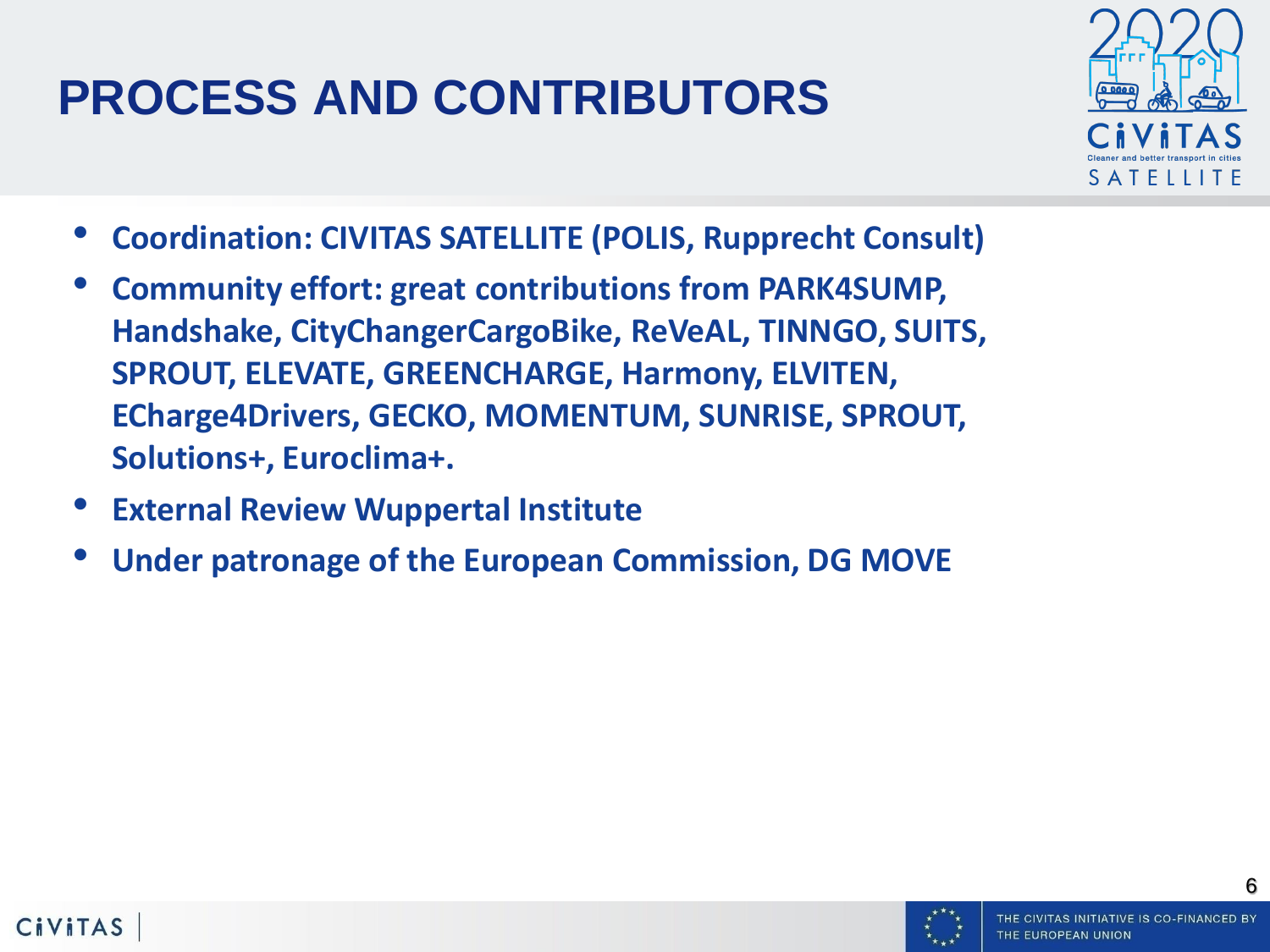#### **A SUMP Topic Guide with a resilience focus**





**GUIDELINES FOR DEVELOPING AND IMPLEMENTING A SUSTAINABLE URBAN MOBILITY PLAN** 

**SECOND EDITION** 



## **SUMP + Resilience**

• Describes the capacity of a system to resist,

**adapt its The 7 principles of resilience** 

maintain levels of functionality **Reflective** • Resilience offers a comprehensive socio-**Robust** technical perspective that emphasises the **Redundant** importance of anticipating and reducing one's vulnerability in combination with the monitoring efforts, the ability to respond to respond to  $\mathbb{R}$ and the capacity to learn from crises **Inclusive** • Broad concept for all areas of urban **IntegratedFlexible**

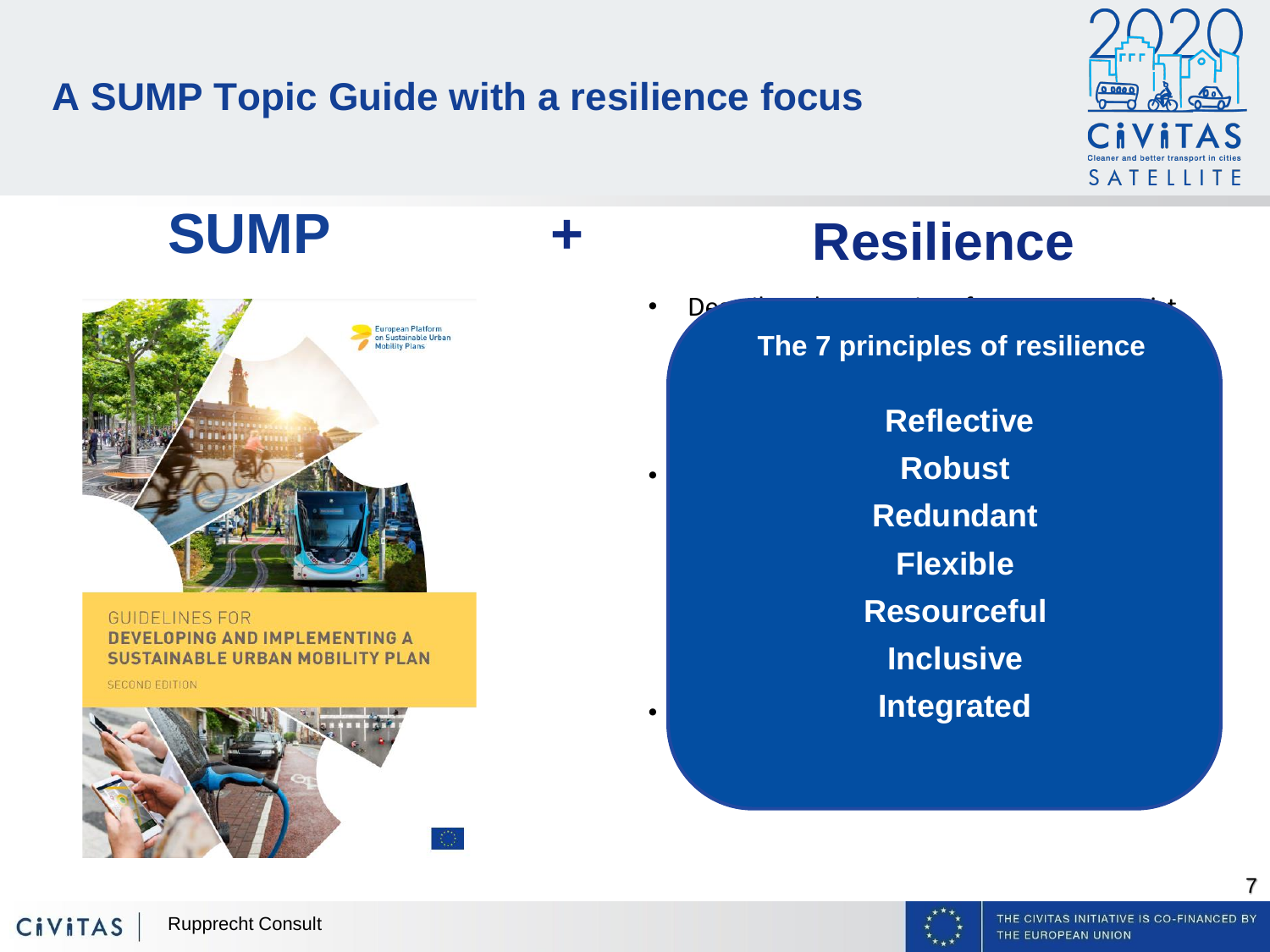#### **What is a resilient city?**



- Reduces vulnerability and exposure to crises and disasters
- Is prepared to identify, resist, absorb, adapt to, and recover from any shock or chronic stress while maintaining its essential functions.
- Involves all stakeholders, especially citizens, in disaster risk reduction through co -creation processes
- Increases its capacity to respond to shocks and other unforeseen chronic stresses through enhanced emergency preparedness



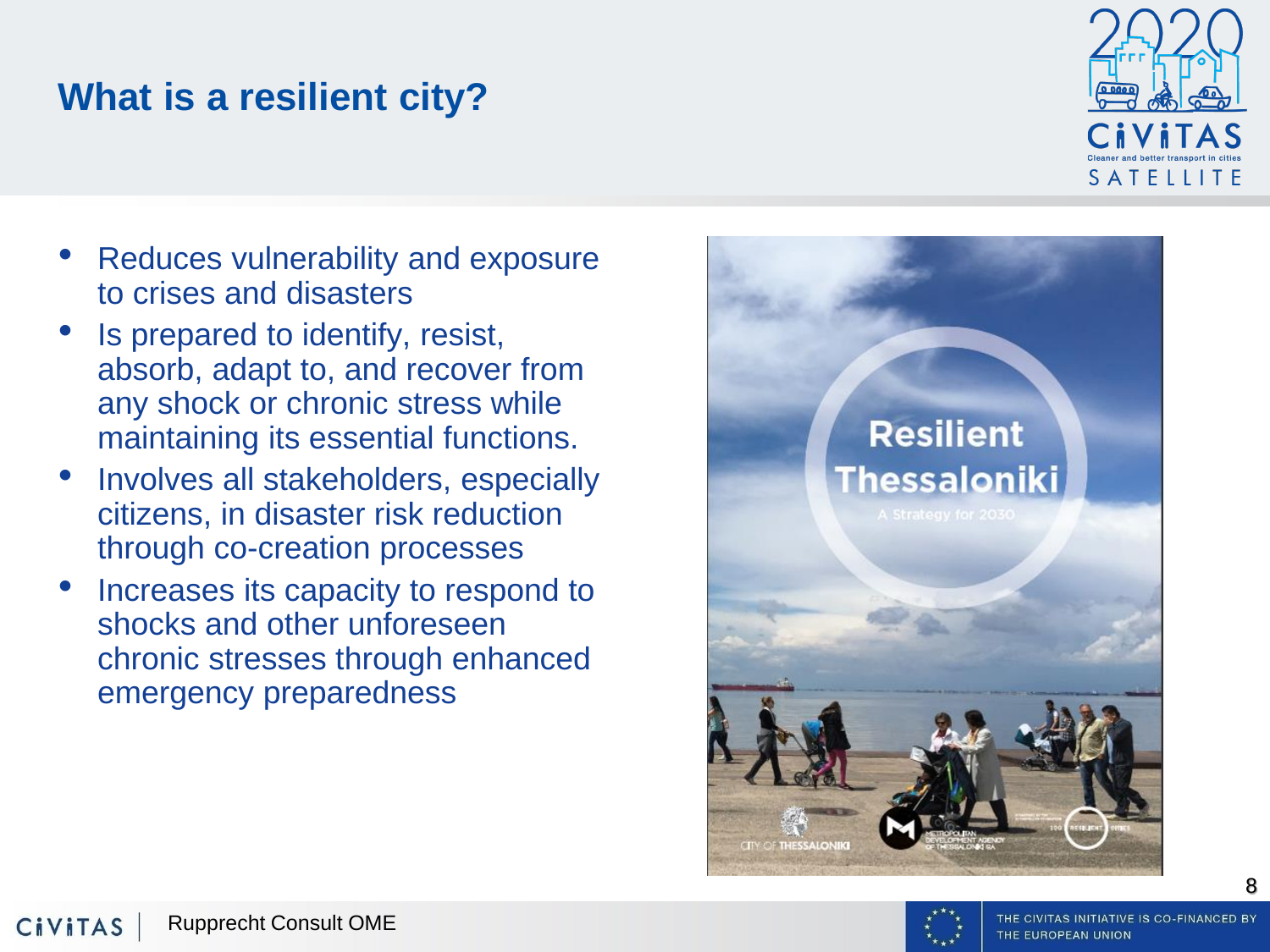





- Integration within city systems
- Data collection and disaggregation
- Assess risks and vulnerabilities
- Forecast crises, emergencies and disturbances and scenario building
- Select short-term and long-term measure
- Assess and adjust shortterm measure

**Resilient specific activities in a SUMP**

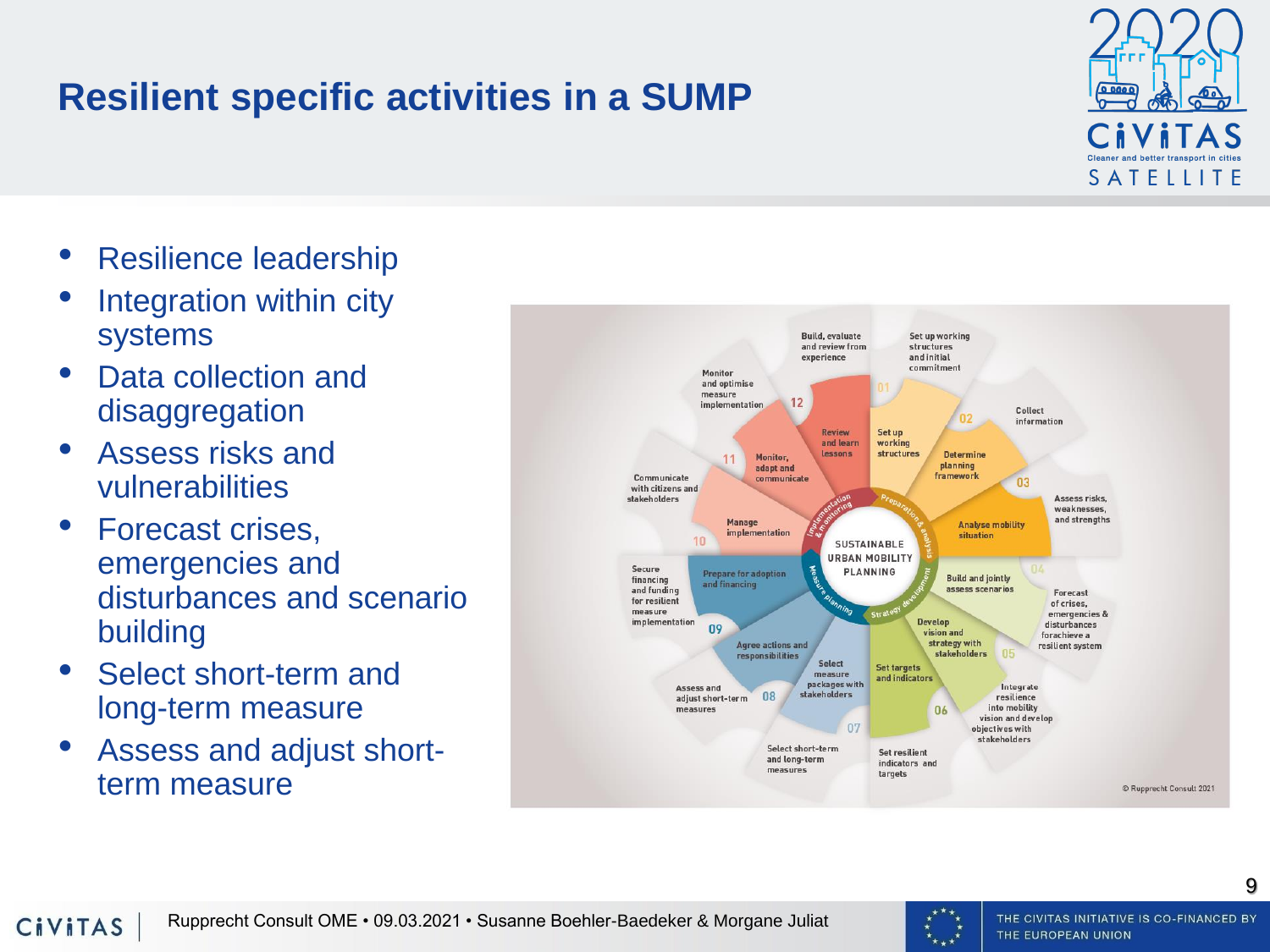### **Section 2 – Measure fields**



- COVID-19 Practitioners briefing covered measures for Walking and Cycling, Public Transport and Shared Mobility services.
- Resilience Topic Guide expands the content and proposes measures following the CIVITAS thematic groups structure
	- Car independent lifestyles: Walking and cycling
	- Electromobility
	- Collective Passenger Transport •
	- Demand Management Strategies: Parking and UVAR
- Road Safety
- Transport Telematics: New Mobility Services
	- Urban Freight

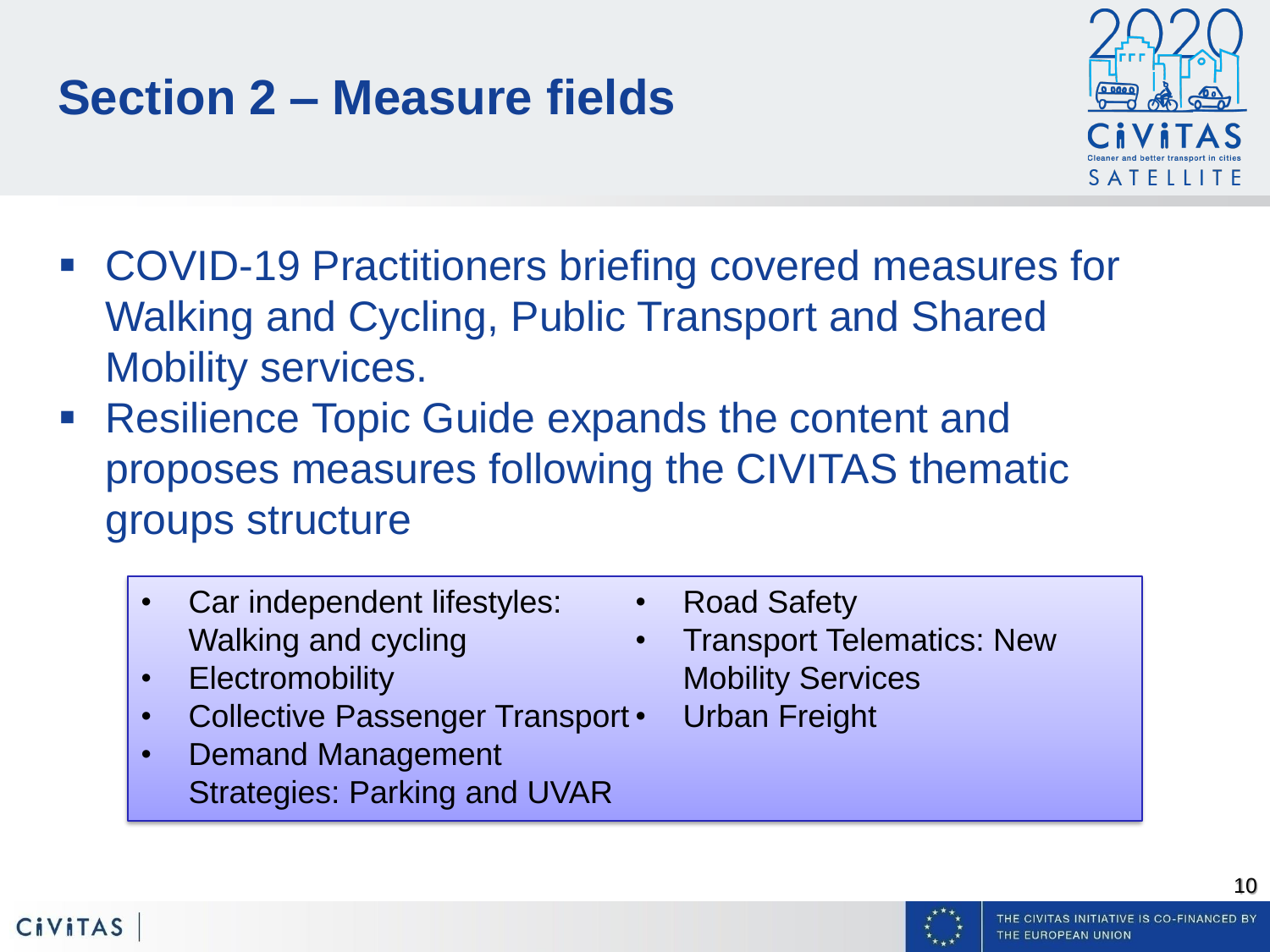#### **Measure fields and the 7 Resilience Principles**



Table 8: Relation between Resilience Principles and measure fields

#### *How does your measure field contribute to each principle?*

|                        | <b>Modal systems</b> |         |                                |               | <b>Building blocks,</b><br><b>Components</b> |                       |                  |                         |
|------------------------|----------------------|---------|--------------------------------|---------------|----------------------------------------------|-----------------------|------------------|-------------------------|
| <b>Principles</b>      | Cycling              | Walking | Collective Public<br>Transport | Urban Freight | <b>Access Regulations</b><br>Urban Vehicle   | Management<br>Parking | Electromobility* | Telematics<br>Transport |
| <b>Reflectiveness</b>  | 4                    | 4       | 4                              | 4             | 4                                            | 3                     | $\overline{2}$   | 4                       |
| <b>Robustness</b>      | 4                    | 5       | 5                              | 5             | 4                                            | 1                     | 3                | $\overline{2}$          |
| <b>Redundancy</b>      | 4                    | 5       | 5                              | 4             | 4                                            | 3                     | 3                | 3                       |
| <b>Flexibility</b>     | 4                    | 5       | 4                              | 4             | 5                                            | 4                     | 3                | 4                       |
| <b>Resourcefulness</b> | 5                    | 4       | 4                              | 4             | 4                                            | 3                     | 4                | 3                       |
| <b>Inclusiveness</b>   | 5                    | 5       | 5                              | 4             | 4                                            | 3                     | 3                | 3                       |
| <b>Integrated</b>      | 5                    | 5       | 5                              | 4             | 5                                            | 4                     | 3                | 4                       |



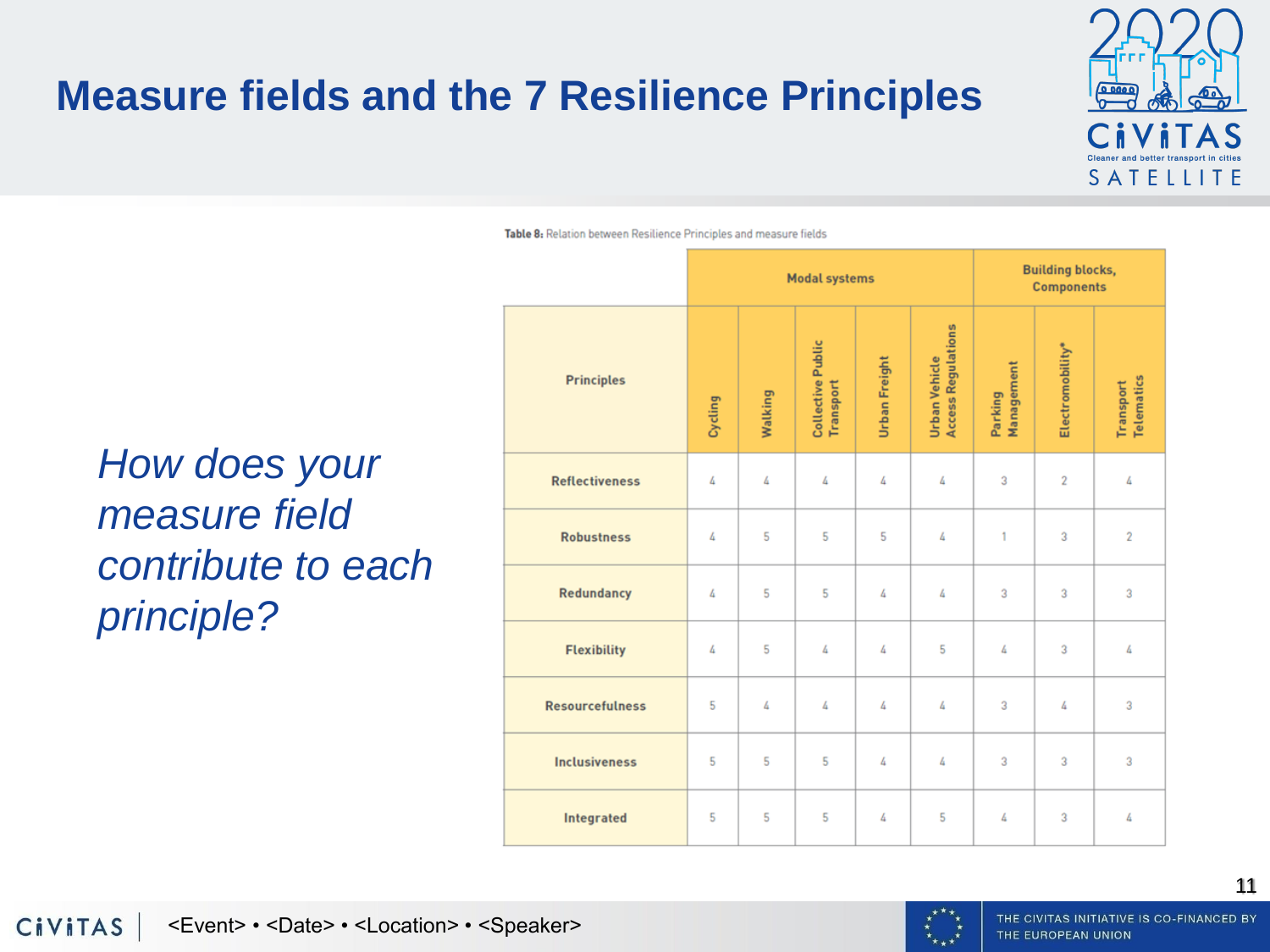#### **GENERAL STRUCTURE OF MEASURE FIELD CHAPTERS**



- Introduction Introducing the measure field link with Resilience Principles from Section 1
- Dealing with COVID-19 How do cities deal with a crisis? COVID-19 as a case-study
- Short term measures
- Long term measures: Aiming For Resilience How can cities prepare for future crisis and build resilience?
- Case-Studies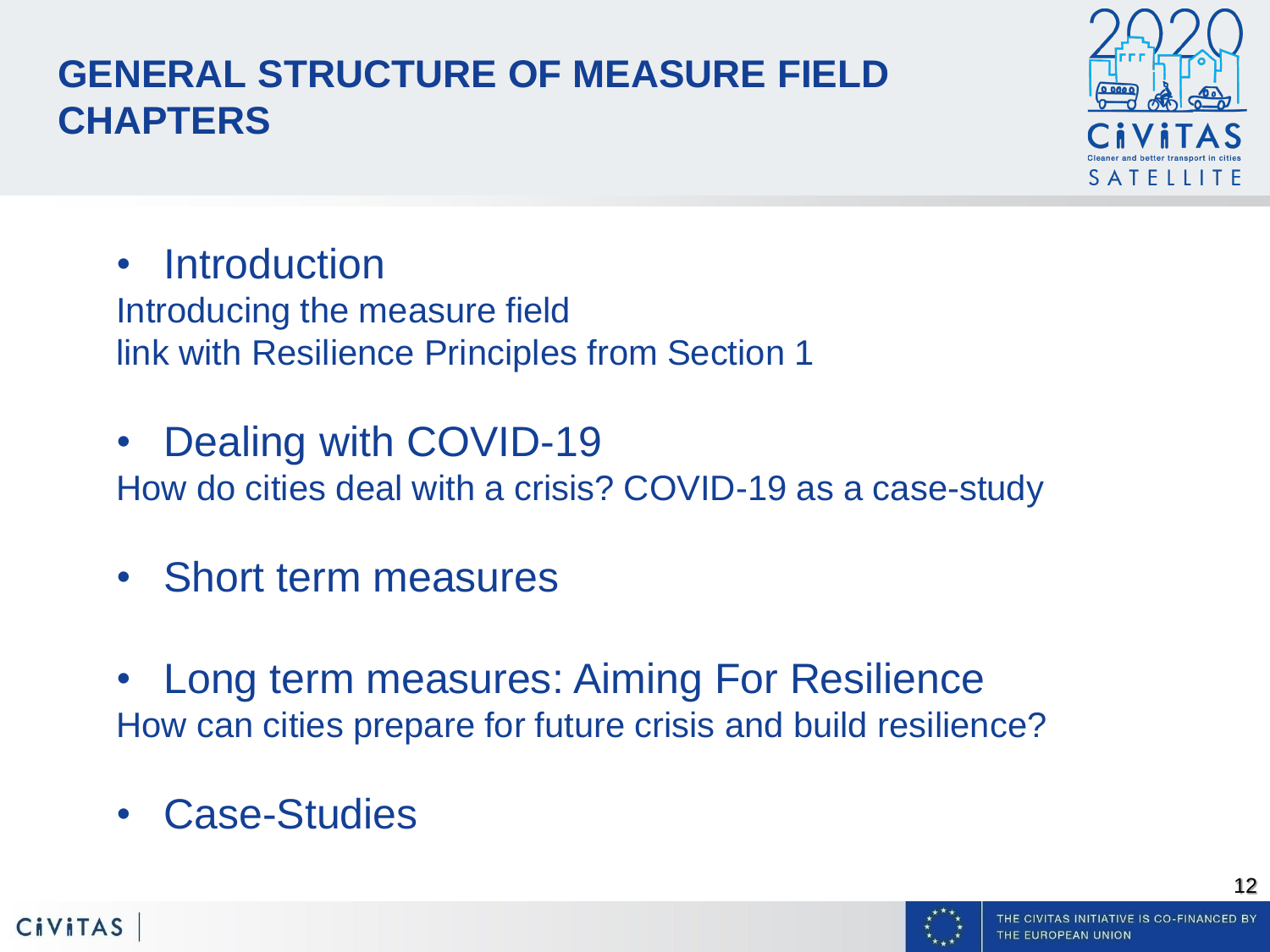#### **Why is this SUMP guide relevant for cities ?**



| 畾 | To help sustain urban life during crises and to reduce the vulnerability<br>of the transportation system |
|---|----------------------------------------------------------------------------------------------------------|
| M | Prepare cities and regions better for disruptive realities                                               |
|   |                                                                                                          |
| 8 | To apply the seven principles of resilience to a city's planning<br>framework                            |
|   |                                                                                                          |
| 图 | To integrate resilience and strategic planning within an existing SUMP<br>framework                      |
|   |                                                                                                          |
|   | To implement a (new) SUMP with a resilience focus                                                        |
|   |                                                                                                          |
|   |                                                                                                          |

To integrate mobility planning in the existing resilience management  $\star$